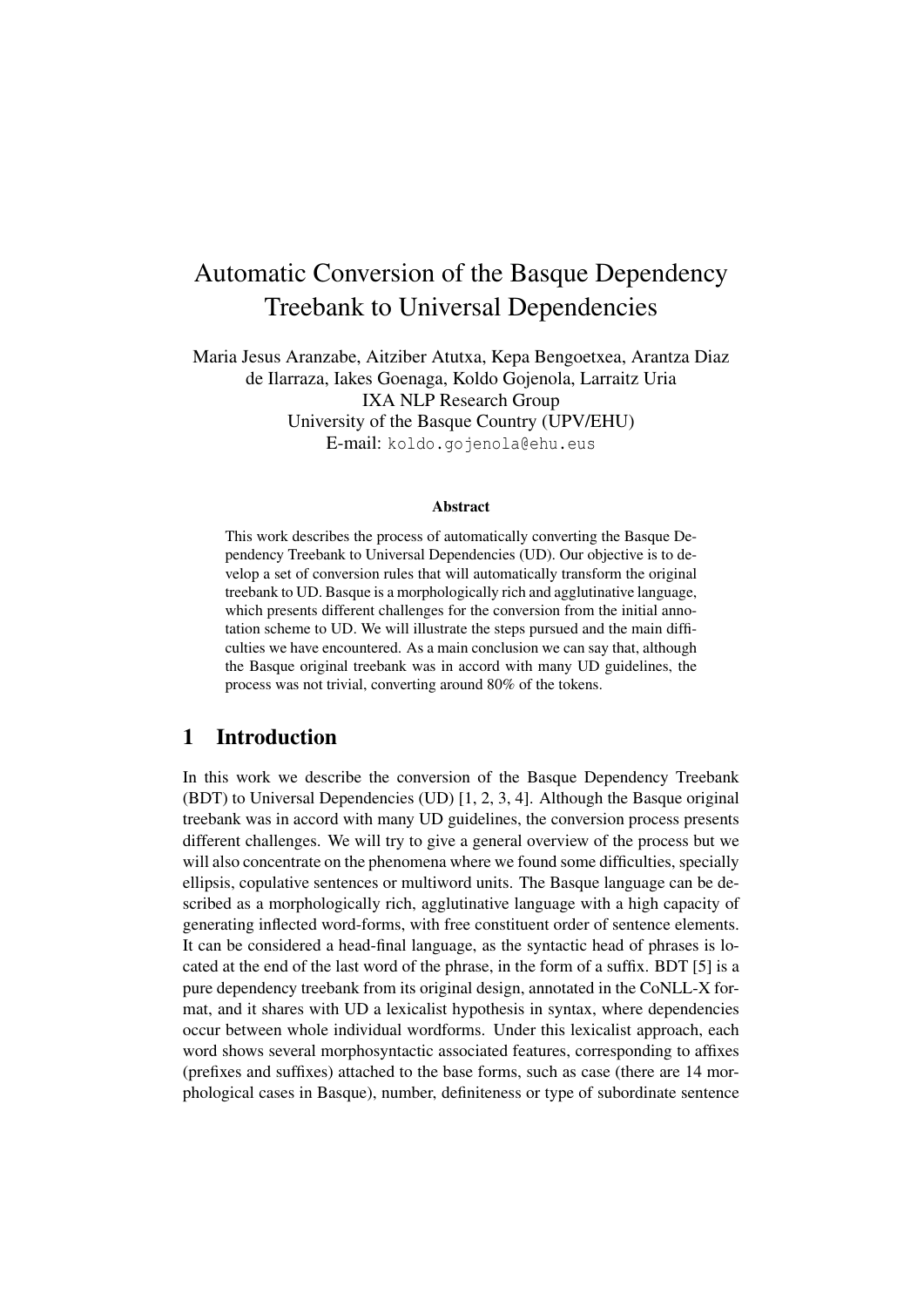| POS tags                          | <b>Dependencies</b>                             |
|-----------------------------------|-------------------------------------------------|
| ADJ, ADB, $\dots$ (13 categories) | 15 dependencies                                 |
| $Det \rightarrow DET/NUM$         | $\text{cmod} \rightarrow \text{advel/acl}$      |
| Noun $\rightarrow$ DET/NUM/PROPN  | $detmod \rightarrow det/nummod$                 |
|                                   | $n$ cmod $\rightarrow$ advmod/amod/det/nmod/neg |
|                                   |                                                 |

Table 1: Mapping between BDT and UD for POS tags and dependency relations

(adversative, conditional, ...). These suffixes usually appear as separated wordforms in non agglutinative languages. The last version of BDT contains 150,000 tokens forming 11,225 sentences, with 1.3% of non-projective arcs. BDT encodes 16 different POS and 28 dependencies, an extended inventory based on [6].

## 2 Description of the Automatic Conversion Process

UD covers three levels of annotation: part of speech (POS) [3], morphosyntactic features [4] and dependency labels [1]. The first step of the conversion process consisted of analyzing BDT and  $UD<sup>1</sup>$  guidelines in order to find the correct mapping of each Basque tag or dependency label. Mapping POS and morphosyntactic features was a quite straightforward step, described in subsection 2.1. Regarding the conversion of dependencies, there are several phenomena that are worth mentioning, which are presented in the following subsections.

## 2.1 Conversion of POS and morphosyntactic features

Table 1 presents the main differences between the set of POS tags used in BDT and those in UD. The table shows, in its second column, that several of the BDT POS tags have a unique correspondence in UD. However, there are different cases where the mapping is not direct, because a part of speech tag must be mapped to several UD POS tags, depending on other aspects, such as morphological features. This happens with determiners and nouns. On the other hand, there are cases when two different BDT tags are mapped to the same UD POS tag, as in the case of main verbs, which in UD have a unique category (VERB), while there are two tags for Basque main verbs, depending on whether the verb must be accompanied by an auxiliary or it is a *compact* verb where the main verb contains inflectional suffixes corresponding to the auxiliary. This distinction is missed in the UD POS tag, although it can be recovered from the morphosyntactic tags.

Regarding the set of morphosyntactic features, it can be considered the easiest step, as the inventory of UD features was compiled over a big set of dependency treebanks and annotation guidelines [4]. The main differences can be related to differences of specificity, either from BDT or UD, where one of the descriptions gives a more ample set of values for a given category (e.g., the UD guidelines present a wider spectrum of values for numerals, compared to BDT).

<sup>&</sup>lt;sup>1</sup>http://universaldependencies.github.io/docs/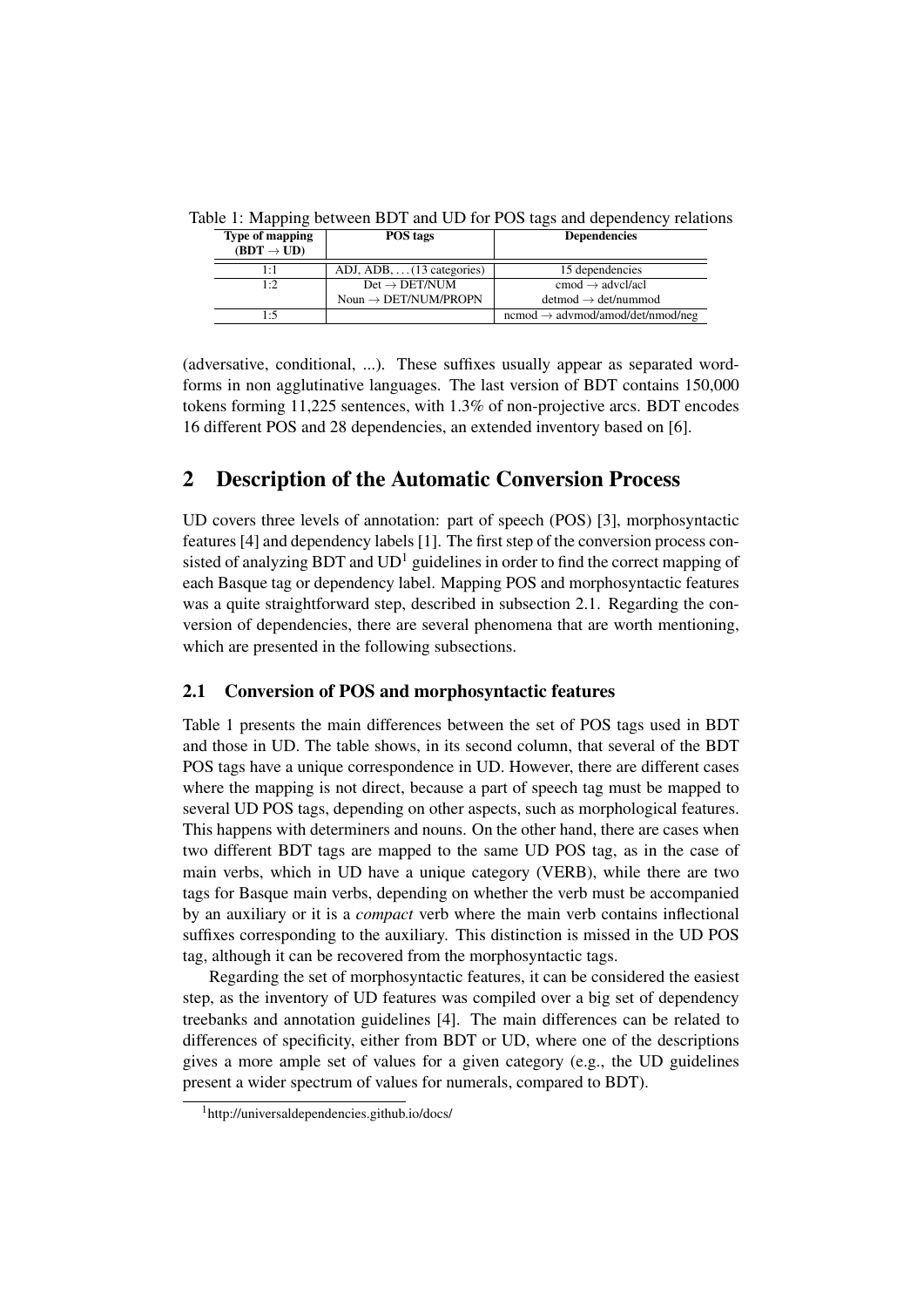#### 2.2 Conversion of Dependencies

Table 1 shows in its third column that, although most of the dependencies are mapped in a straightforward manner, some other are more complex, as in the case of the non-clausal modifier (ncmod) relation in BDT, which is mapped to 5 different relations in UD. Apart from this fact, there have been some other aspects that are presented in the following paragraphs.

#### Morphological ellipsis

Basque allows the formation of ellipsis inside a wordform, by means of a subordinated relative clause or a genitive, as in

*dakarrena* (the one that (he) brings) = *dakarren* (that brings (he)) + *-a* (the one)

This wordform presents an example of a relative clause that, when combined with a definite article, forms an ellipsis. As the wordform must be assigned a unique part of speech, it could correspond to either a verb from its original root or a noun, taking its function into account (the whole word acts as an object). Figure 1 shows an example of a sentence that illustrates this phenomenon. The figure shows that this word depends on the main verb by means of a *dobj* relation, which seems contradictory since the word is marked as a verb. Figure 2 shows a sentence parallel to that of Figure 1, but without the ellipsis. In the example, the wordform *Gizonak* (the man) acts as a subject of the subordinated verb, which in turn modifies *gauza* (the thing) by a relative clause (relcl) dependency, and this will be the direct object of the main verb.



Figure 1: Example of an elliptical relative sentence inside a nominal wordform (*I have seen the one that the man brings*).



Figure 2: Example of a non-elliptical sentence parallel to the one in Figure 1 (*I have seen the thing that the man brings*).

Universal Dependency annotation follows a lexicalist view of syntax, which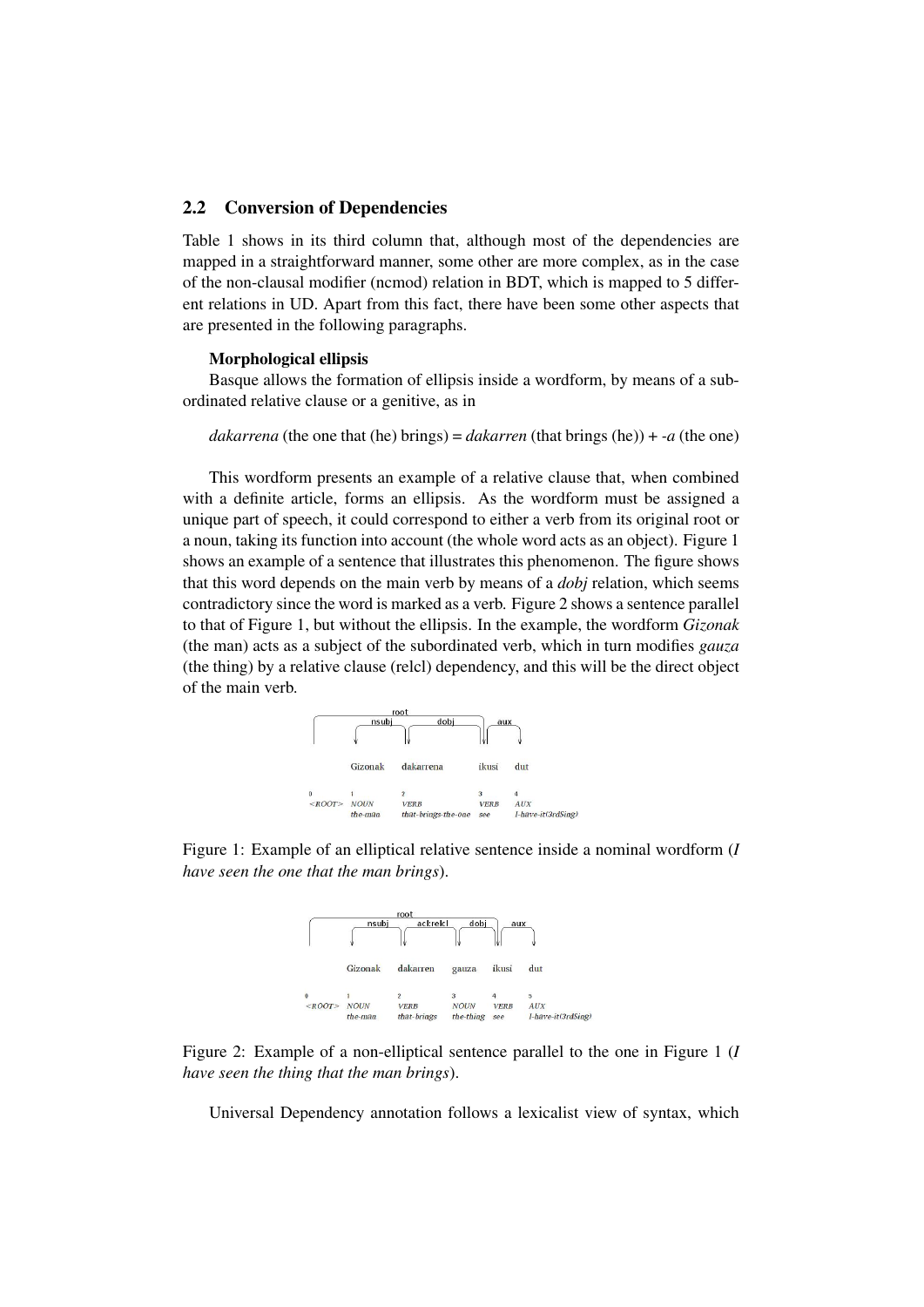means that dependency relations hold between *words* as in figure 1. Under this view the parallelism that should hold between figure 1 and figure 2 disappears. Universal Dependencies allow some exceptions to the lexicalist view such as Spanish clitics. Up to present, there is agreement on the fact that the lexicalist view should be followed avoiding splitting as much as possible. Figure 3 presents a possible solution to the problem showed in Figure 1, by separating the verbal and nominal information inside the wordform *dakarrena*. This way, the analysis in the figure is symmetric to that in figure 2, and the verb/noun dichotomy present in figure 1 is solved. Although Basque presents a high rate of morphological ambiguity, we think that the splitting could be done automatically.



Figure 3: Alternative analysis of the sentence in Figure 1

#### Multiwords (MWs)

The BDT guidelines allow to agglutinate several wordforms in MWs. Although there are many different combinations creating multiwords, we only transformed the most frequent combinations of POS and CPOS (coarse POS) tags, accounting for 2/3 of the total number of MWs, and leaving the rest for future work. The transformation consists of recovering the original wordforms with their corresponding POS, CPOS and features, assigning at the same time the dependency. An aspect that deserved a careful study was to determine the head and the dependent(s) of each MW. This was easy for compounds, but more difficult with NEs and complex postpositions, as in some of them the words can be inflected, giving different options for choosing the head and dependent. There are three types of MWs in BDT:

- Compounds.
- Named entities (NE), including person, location, organization and undefined (for other types of NEs). These MWs present different patterns for the conversion, as there are a variety of types of elements, such as nouns, adjectives, adverbs, and numerals.
- Complex postpositions like *mendiaren gainean*:

*mendiaren gainean* (on top of the mountain) = *mendiaren* (of the mountain) + *gainean* (on top)

In this example, both wordforms are inflected with the genitive case and the innessive case, respectively. Although at first sight it could be stated that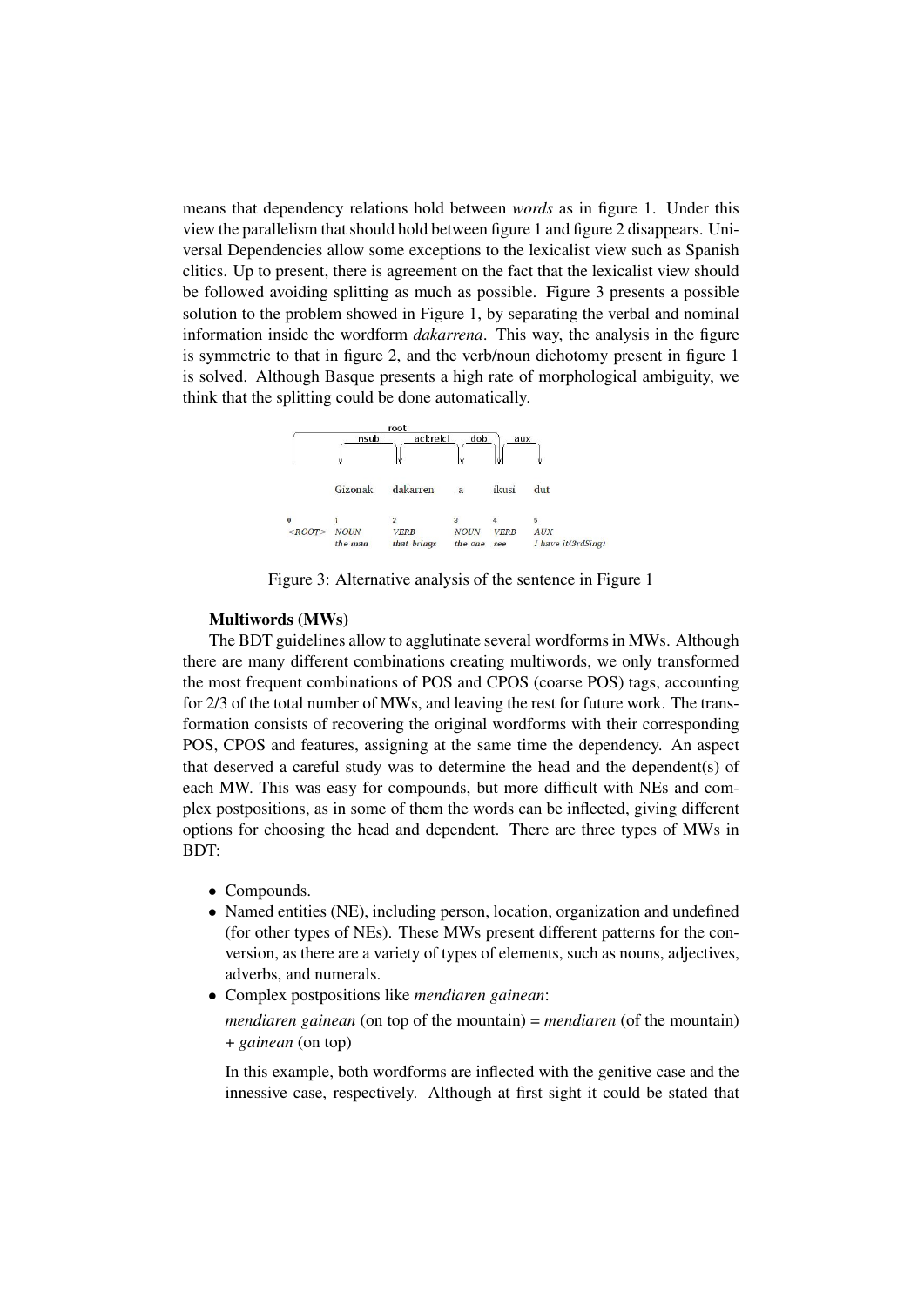*mountain* could be the head of the MW unit, the genitive acts as a complement and suggests that *top* is the head.

#### **Coordination**

There are several ways of coding coordinated structures, depending on the head of the coordination structure. In BDT the conjunction is the head, while in UD the first argument of the conjuctions acts as the head of the whole structure. Allowing the conjunction to be the head of the coordination as in BDT can better represent certain scope phenomena and ellipsis occurring through coordination, because the UD specification for coordination, attaching all the elements to the first conjunct, loses some scope information present in the original BDT such as, for example, in figure 4, when a modifier is a dependent of the whole coordinated sequence.



Figure 4: Analysis in BDT where the conjunction *eta* is the head and the scope of the modifier (*the responsibles of EH* linked by a *ncmod* dependency relation) applies over the whole coordination structure (*Iñaki Antiguedad and Eusebio the responsibles of EH have explained (it)*).

In addition, allowing the conjunction to be the head of the coordination favours representing coordinative ellipsis as, for example in figure 5, where two sentences are linked by a coordination conjunction (*eta*), and the second sentence does not contain a main verb (ellipsis). As shown in figure 6, the parallelism occurring in coordinate ellipsis did not get captured after the converstion to UD. One way of solving it could be to add some especificity over the *conj* relation for capturing the symmetry, as presented in figure 7. No decision has been taken in the UD community so far, and coordinate ellipsis remains problematic. In fact, figure 6 is the actual conversion for the original BDT sentence (see figure 5).

#### Copulative sentences

Although the UD guidelines only allow copulative sentences using *be* as the copula (this restriction is an open issue in the UD community), in Basque several verbs can take part in these sentences, and they need additional analysis. Usually there is agreement between the copulative modifier and the subject, whereas with predicative verbs the modifier is adverbial and does not show agreement.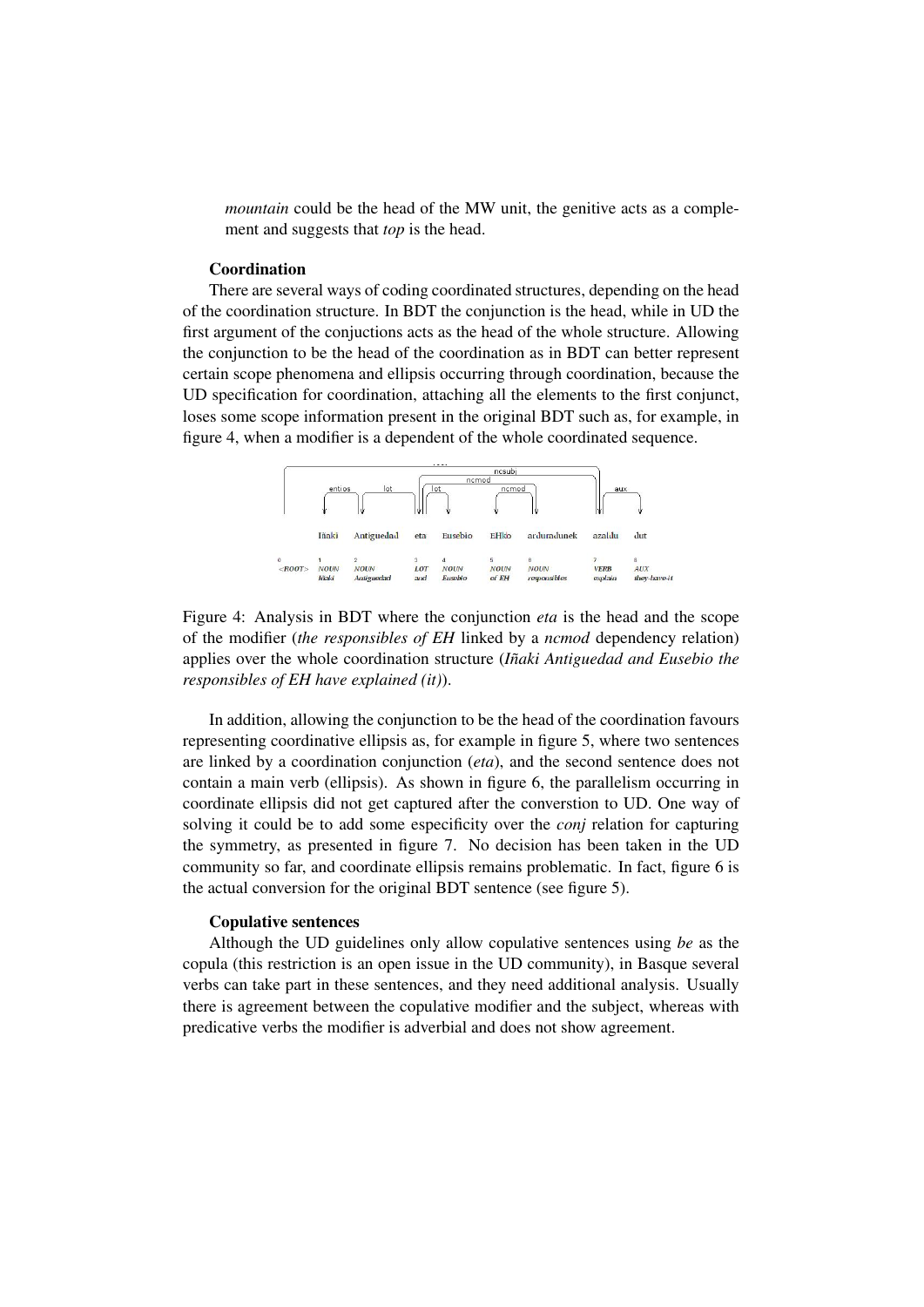

Figure 5: Analysis in the BDT where the conjunction is the head *and* and acts as a place holder for ellipsis (*Fita Bayissa from Ethiopia has classified fourth and David fifth*).



Figure 6: Analysis after the UD conversion where the first conjunct is the head of the coordination.



Figure 7: Alternative analysis after the UD conversion where the first conjunct is the head of the coordination.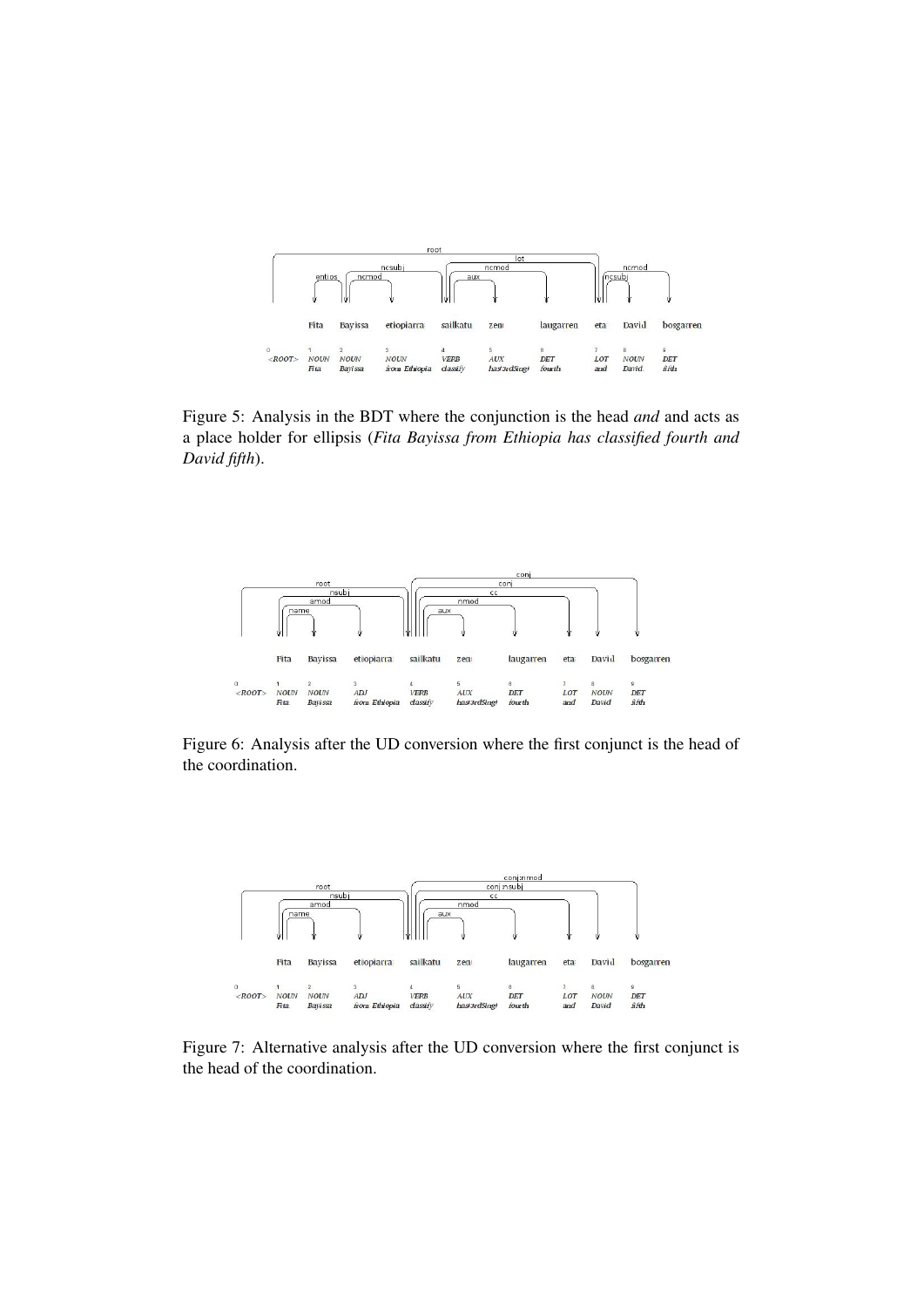## 3 Results

The above presented criteria were transformed in a set of scripts for the automatic conversion from BDT to UD. The order of transformations is not trivial, since changing a part of the treebank can have consequences on subsequent conversions. For example, converting some dependencies needs an examination of the original BDT tags, and for this reason we had to maintain both the original tags together with the UD tags. Generally, more abstract conversions should be applied first, such as the transformation of coordinated sentences, because changing lower level constructions could give erroneous results.

For each phenomena mentioned in subsection 2.2 we first performed a quantitative and qualitative study, and oriented our study towards the design of a set of rules dealing with the most frequent patterns, giving priority to coverage, but without compromising precision, that is, we did not convert any instance not covered in the patterns. This process will leave out a subset of sentences of each phenomena, which are left as future work. A potential side effect will be that some low-frequency phenomena will not be covered by the UD treebank.

As a result of the previously described conversion steps, we have obtained a UD based Basque treebank containing 121,000 tokens, which represents around 80% of the sentences in the BDT. On one hand, this can be seen as a succesful accomplishment, since the conversion rules were designed taking a conservative approach, with the aim of achieving high precision and not leaving any room for conversion errors. On the other hand, the set of remaining sentences correspond to either special cases not accounted by the conversion rules or other types of less frequent phenomena which have not been dealt with at the moment.

## 4 Conclusion

Although the annotation of the Basque Dependency Treebank (BDT) is in accord with most of the UD guidelines (for example, taking content words as heads), the conversion has been a complex task, from the relatively direct mappings of POS tags to more complex phenomena like ellipsis, copulative sentences or multiwords. At the moment, a set of sentences (120,000 tokens) has been successfully converted, but there are some issues that need to be addressed in order to convert the remaining part of BDT.

Overall, we can state that, except for several phenomena where we have found some difficulty, the automatic conversion process is feasible. We can also say that some of the problematic issues are shared in several cases with typologically similar languages like Finnish or Turkish, and in this respect they can serve to adapt the UD guidelines in order to generalize over the whole set of languages involved.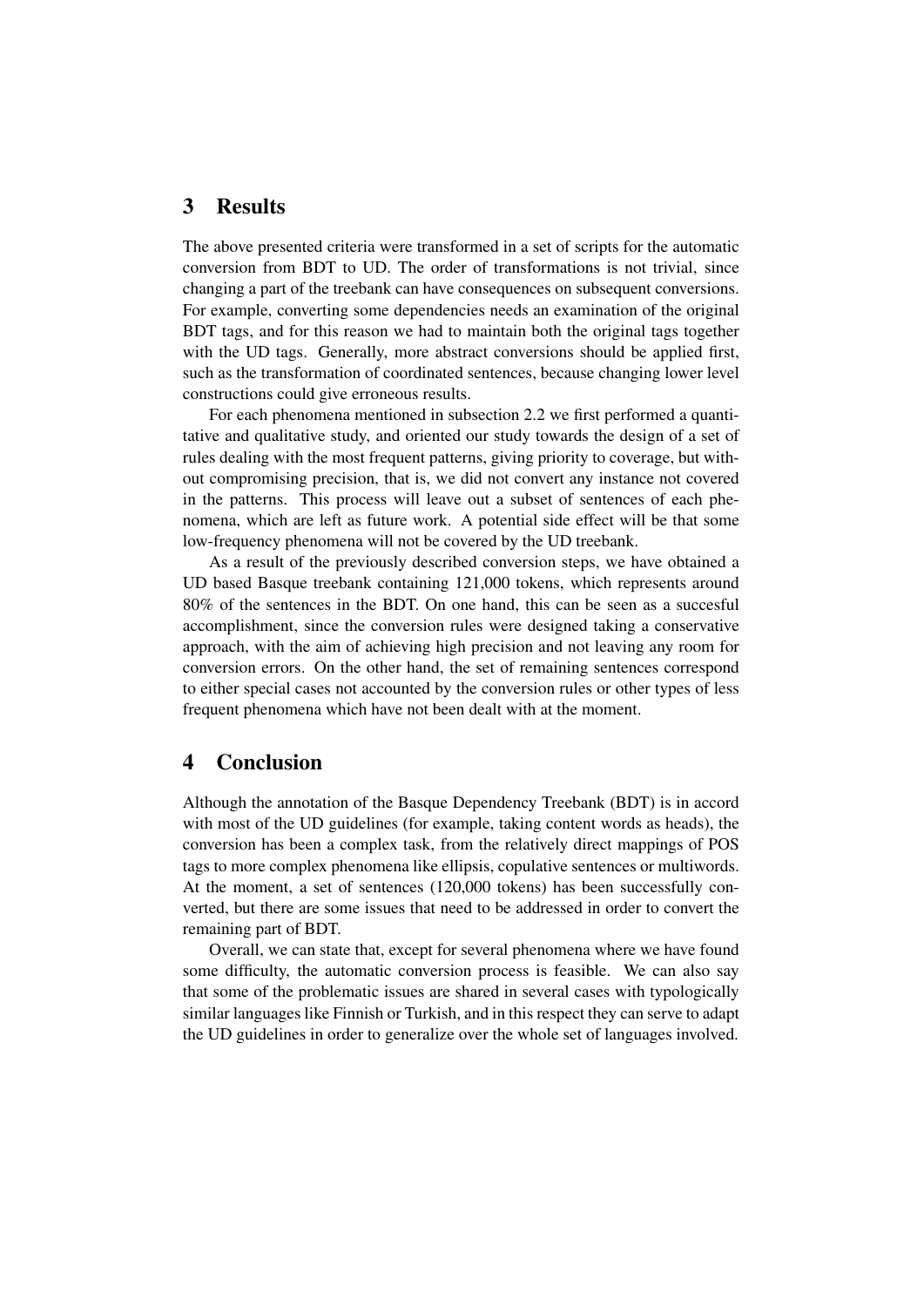## Acknowledgments

This research was supported by the the Basque Government (IT344-10, DETEAMI), the University of the Basque Country (INF13/59) and the Spanish Ministry of Science and Innovation (MINECO TIN2013-46616-C2-1-R).

## References

- [1] de Marneffe, Marie-Catherine, Dozat, Timothy, Silveira, Natalia, Haverinen, Katri, Ginter, Filip, Nivre, Joakim, Manning, Christopher D. (2014) *Universal Stanford dependencies: A cross-linguistic typology. Proceedings of the Language Resources and Evaluation Conference (LREC14)*. Reykjavik, Iceland
- [2] Mcdonald, Ryan, Nivre, Joakim, Quirmbach-brundage, Yvonne, Goldberg, Yoav, Das, Dipanjan, Ganchev, Kuzman, Hall, Keith, Petrov, Slav, Zhang, Hao, Täckström, Oscar, Bedini, Claudia, Bertomeu Castelló, Núria, Lee, Jungmee (2013) *Universal Dependency Annotation for Multilingual Parsing*, In Proceedings of the 51st Annual Meeting of the Association for Computational Linguistics, pp. 92–97, Sofia, Bulgaria
- [3] Petrov, Slav, Das, Dipanjan, McDonald, Ryan (2012) *A Universal Part-of-Speech Tagset* In Calzolari, Nicoletta, Choukri, Khalid, Declerck, Thierry, Uğur Doğan, Mehmet, Maegaard, Bente, Mariani, Joseph, Moreno, Asuncion, Odijk, Jan, Piperidis, Stelios (eds.) European Language Resources Association (ELRA) *Proceedings of the Eight International Conference on Language Resources and Evaluation (LREC12).* Istanbul. Turkey
- [4] Zeman, Daniel (2008) *Reusable Tagset Conversion Using Tagset Drivers. Proceedings of the Sixth International Language Resources and Evaluation Conference (LREC08)*, pp. 28–30, Marrakech, Morocco
- [5] Aduriz, Itziar, Aranzabe, Maria Jesus, Arriola, Jose Mari, Atutxa, Aitziber, Diaz de Ilarraza, Arantza, Garmendia, Aitzpea, Oronoz, Maite (2003). *Construction of a Basque Dependency Treebank*. Treebanks and Linguistic Theories, pp. 201-204. Vaxjo, Sweden.
- [6] Carroll, John, Briscoe, Ted, Sanfilippo, Antonio (1998). *Parser Evaluation: a Survey and a New Proposal*, *Proceedings of the First International Conference on Language Resources and Evaluation (LREC98).*, pp.474-454. Granada, Spain
- [7] Mel'čuk, Igor (1988) Dependency Syntax: Theory and Practice. State University of New York Press.